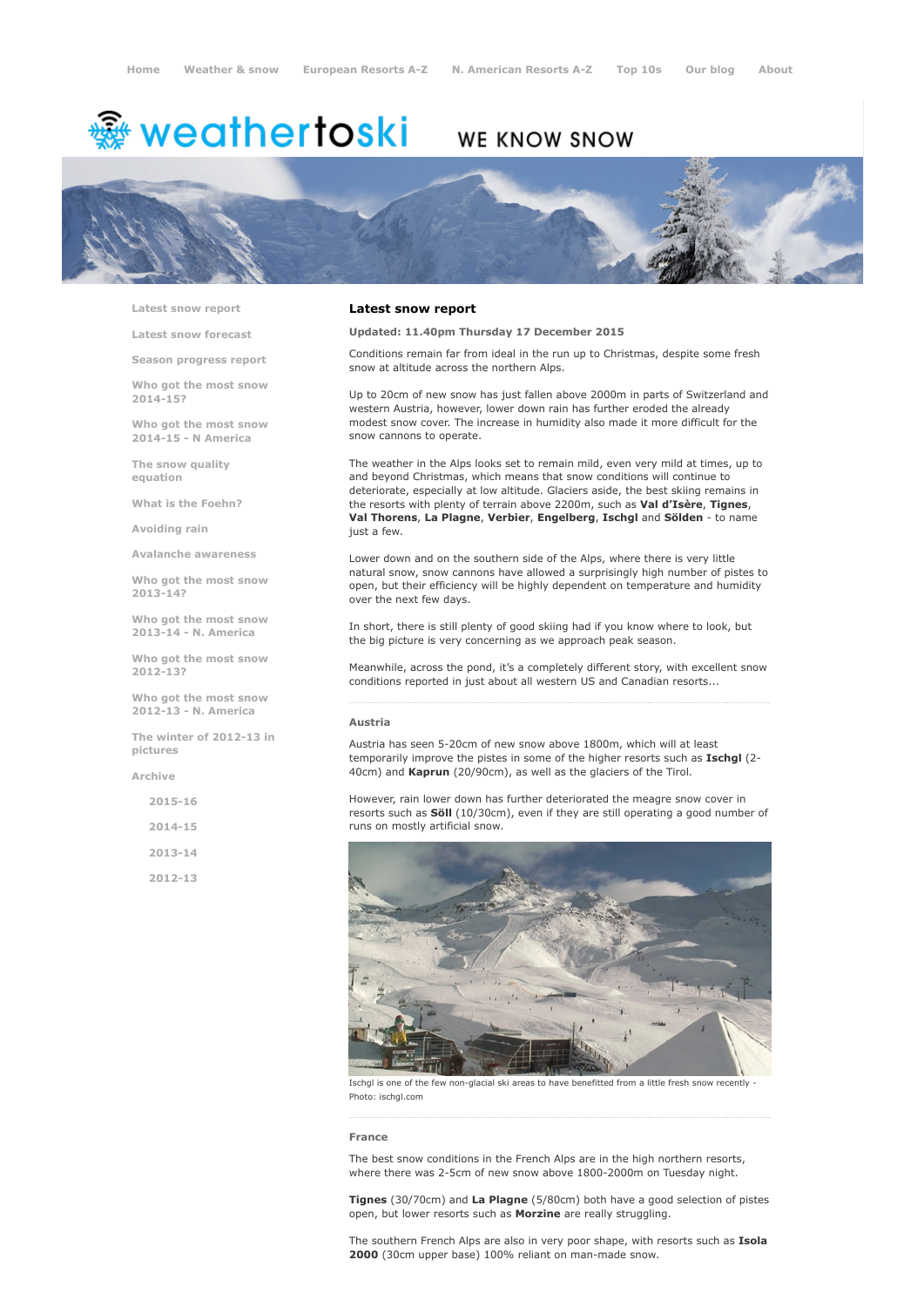

E: [info@weathertoski.co.uk](mailto:fraser@weathertoski.co.uk)

T: +44 (0)20 3151 3154



winter snow has all but disappeared in Morzine - Photo: morzine.com

# Italy

The snow drought continues in Italy with just the faintest of dustings from this latest storm close to some of the high border areas.

The most natural snow remains at altitude in the north-west (Aosta), where there is good on-piste skiing in Cervinia (25/120cm). However, even here, cover is very modest.

Most other parts of Italy are experiencing a snow drought and are heavily reliant man-made efforts. The Dolomiti Superski region has managed to open 530km of runs, almost entirely on artificial snow!



Thank goodness for snow cannons in the Dolomites - Photo: planetski.eu

# Switzerland

There is 5-15cm of new snow above 1800-2000m in many parts of Switzerland, though some southern regions have again missed out.

The recent snow has temporarily freshened up pistes in high altitude ski areas such as Verbier (6/70cm) and Engelberg (35/155cm) but, lower down, rain has further damaged the modest snow-pack in resorts such as Champéry (0/30cm) in the Portes du Soleil.

Zermatt (5/125cm) is probably still the best bet right now, with 150km of open pistes shared with **Cervinia** in Italy.



Proof that good snow can still be found if you know where to look. This is Zinal - Photo valdanniviers.ch

Rest of Europe